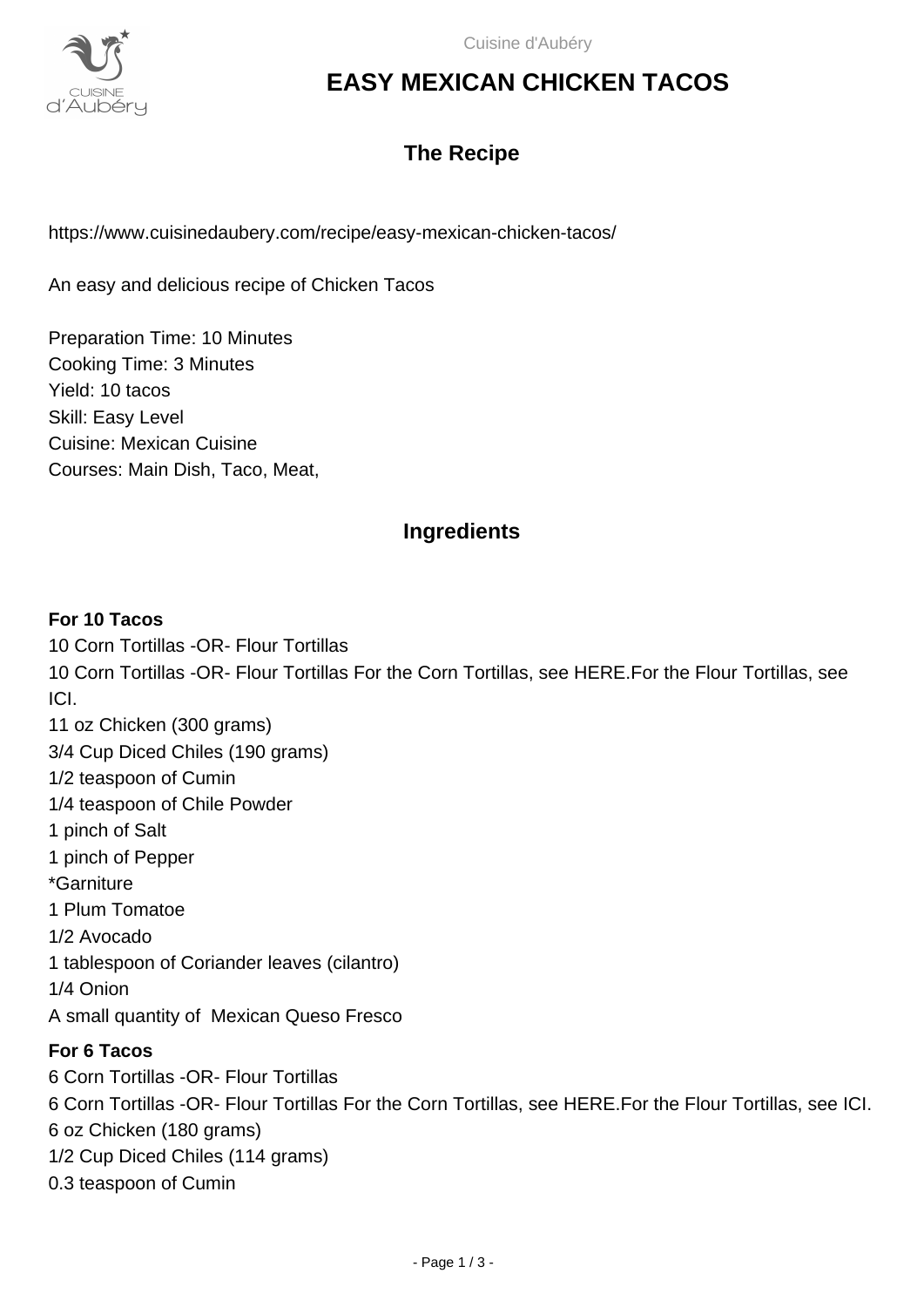

# **EASY MEXICAN CHICKEN TACOS**

0.1 teaspoon of Chile Powder 1 pinch of Salt 1 pinch of Pepper \*Garniture 0.6 Plum Tomatoe 0.3 Avocado 0.6 tablespoon of Coriander leaves (cilantro) 0.1 Onion A small quantity of Mexican Queso Fresco

## **For 16 Tacos**

16 Corn Tortillas -OR- Flour Tortillas 16 Corn Tortillas -OR- Flour Tortillas For the Corn Tortillas, see HERE.For the Flour Tortillas, see ICI.

- 1 lbs 1 oz Chicken (480 grams)
- 1 1/4 Cup Diced Chiles (304 grams)
- 0.8 teaspoon of Cumin
- 0.4 teaspoon of Chile Powder
- 1 pinch of Salt
- 1 pinch of Pepper
- \*Garniture
- 1.6 Plum Tomatoes
- 0.8 Avocado
- 1.6 tablespoons of Coriander leaves (cilantro)
- 0.4 Onion
- A small quantity of Mexican Queso Fresco

### **For 20 Tacos**

20 Corn Tortillas -OR- Flour Tortillas

20 Corn Tortillas -OR- Flour Tortillas For the Corn Tortillas, see HERE.For the Flour Tortillas, see ICI.

- 1 lbs 5 oz Chicken (600 grams)
- 1 1/2 Cup Diced Chiles (380 grams)
- 1 teaspoon of Cumin
- 1/2 teaspoon of Chile Powder
- 1 pinch of Salt
- 1 pinch of Pepper
- \*Garniture
- 2 Plum Tomatoes
- 1 Avocado
- 2 tablespoons of Coriander leaves (cilantro)
- 1/2 Onion